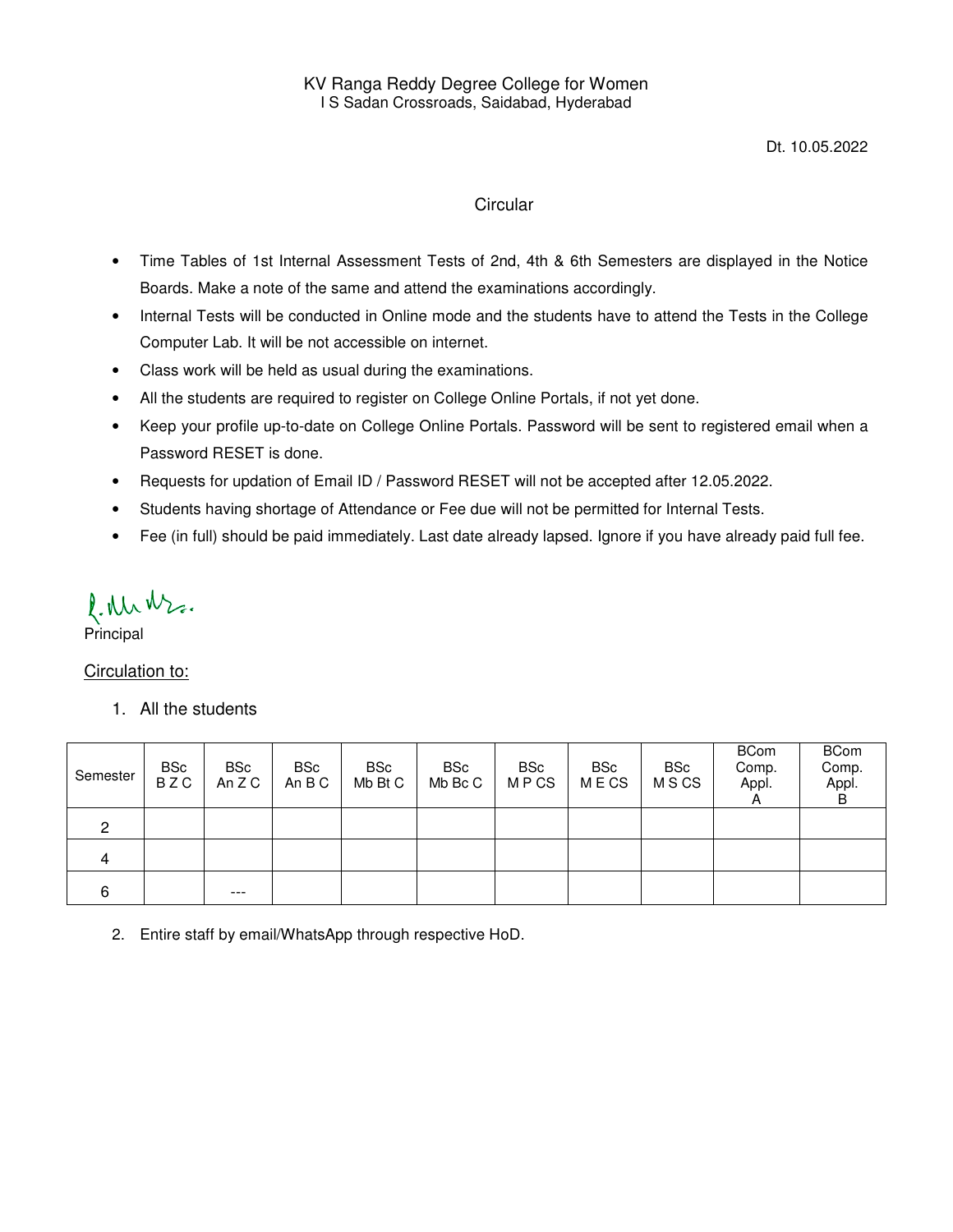### **I Internal Assessment Tests**

### **2nd Semester / A.Y. 2021-22**

Dt. 07.05.2022

| <b>S No Date</b> | <b>Time</b>                       | <b>Subject Title</b>                                       | Course(s)                                              |
|------------------|-----------------------------------|------------------------------------------------------------|--------------------------------------------------------|
|                  | 17.05.2022 3:00 PM to 4:00 PM     | Animal Diversity - Vertebrates (Z2)                        | BSc (B Z C) & BSc (An Z C)                             |
| 2                | 17.05.2022 3:00 PM to 4:00 PM     | <b>Nutritional Biochemistry (AN2)</b>                      | BSc (An B C) & BSc (An Z C)                            |
| 3                | 17.05.2022 1:00 PM to 2:00 PM     | Biological Chemistry and Microbiology (BT2)                | BSc (Mb Bt C)                                          |
| 4                | 17.05.2022 1:00 PM to 2:00 PM     | Chemistry of Nucleic Acids and Biochemical Techniges (BC2) | BSc (Mb Bc C)                                          |
| 5                | 17.05.2022 9:00 AM to 9:30 AM     | Chemistry 2 (C2)                                           | BSc (B Z C), BSc (An Z C) & BSc (Mb Bc C)              |
| 6                | 17.05.2022 9:30 AM to 10:00 AM    | Chemistry 2 (C2)                                           | BSc (Mb Bt C) & BSc (An B C)                           |
| $\overline{7}$   | 17.05.2022 1:00 PM to 2:00 PM     | Microbial Diversity (MB2)                                  | BSc (Mb Bt C) & BSc (Mb Bc C)                          |
| 8                | 17.05.2022 3:00 PM to 4:00 PM     | Gymnosperms, Taxonomy of Angiosperms and Ecology (B2)      | BSc (B Z C) & BSc (An B C)                             |
| 9                | 17.05.2022 2:00 PM to 3:00 PM     | Electronic Devices (E2)                                    | BSc (M E CS)                                           |
| 10               | 17.05.2022 2:00 PM to 3:00 PM     | Thermal Physics (P2)                                       | <b>BSc (M P CS)</b>                                    |
| 11               | 17.05.2022 2:00 PM to 3:00 PM     | Probability Distributions (S2)                             | BSc (M S CS)                                           |
| 12               | 17.05.2022 12:00 Noon to 12:30 PM | Programming in $C_{++}$ (CS2)                              | BSc (M E CS), BSc (M P CS) & BSc (M S CS)              |
| 13               | 17.05.2022 2:00 PM to 3:00 PM     | Differential Equations (M2)                                | BSc (M E CS), BSc (M P CS) & BSc (M S CS)              |
| 14               | 17.05.2022 12:30 PM to 1:00 PM    | <b>Business Laws (BL)</b>                                  | <b>BCom (Computer Applications)</b>                    |
| 15               | 17.05.2022 1:00 PM to 2:00 PM     | Financial Accounting 2 (FA2)                               | <b>BCom (Computer Applications)</b>                    |
| 16               | 17.05.2022 1:00 PM to 2:00 PM     | Programming with C & C++ (PCCP)                            | <b>BCom (Computer Applications)</b>                    |
| 17               | 16.05.2022 9:00 AM to 9:30 AM     | English 2 (ENG2)                                           | <b>BSc (Life Sciences)</b>                             |
| 18               | 16.05.2022 9:30 AM to 10:00 AM    | English 2 (ENG2)                                           | BSc (Physical Sciences) & BCom (Computer Applications) |
| 19               | 16.05.2022 3:00 PM to 3:30 PM     | Second Language                                            | <b>BSc (Life Sciences)</b>                             |
| 20               | 16.05.2022 3:30 PM to 4:00 PM     | <b>Second Language</b>                                     | BSc (Physical Sciences) & BCom (Computer Applications) |
| 21               | 16.05.2022 12:00 Noon to 12:30 PM | Fundamentals of Computer (AECC2)                           | <b>BSc (Life Sciences)</b>                             |
| 22               | 16.05.2022 12:30 PM to 1:00 PM    | <b>Fundamentals of Computer (AECC2)</b>                    | <b>BSc (Physical Sciences)</b>                         |
| 23               | 16.05.2022 12:30 PM to 1:00 PM    | Basic Computer Skills (AECC2)                              | <b>BCom</b>                                            |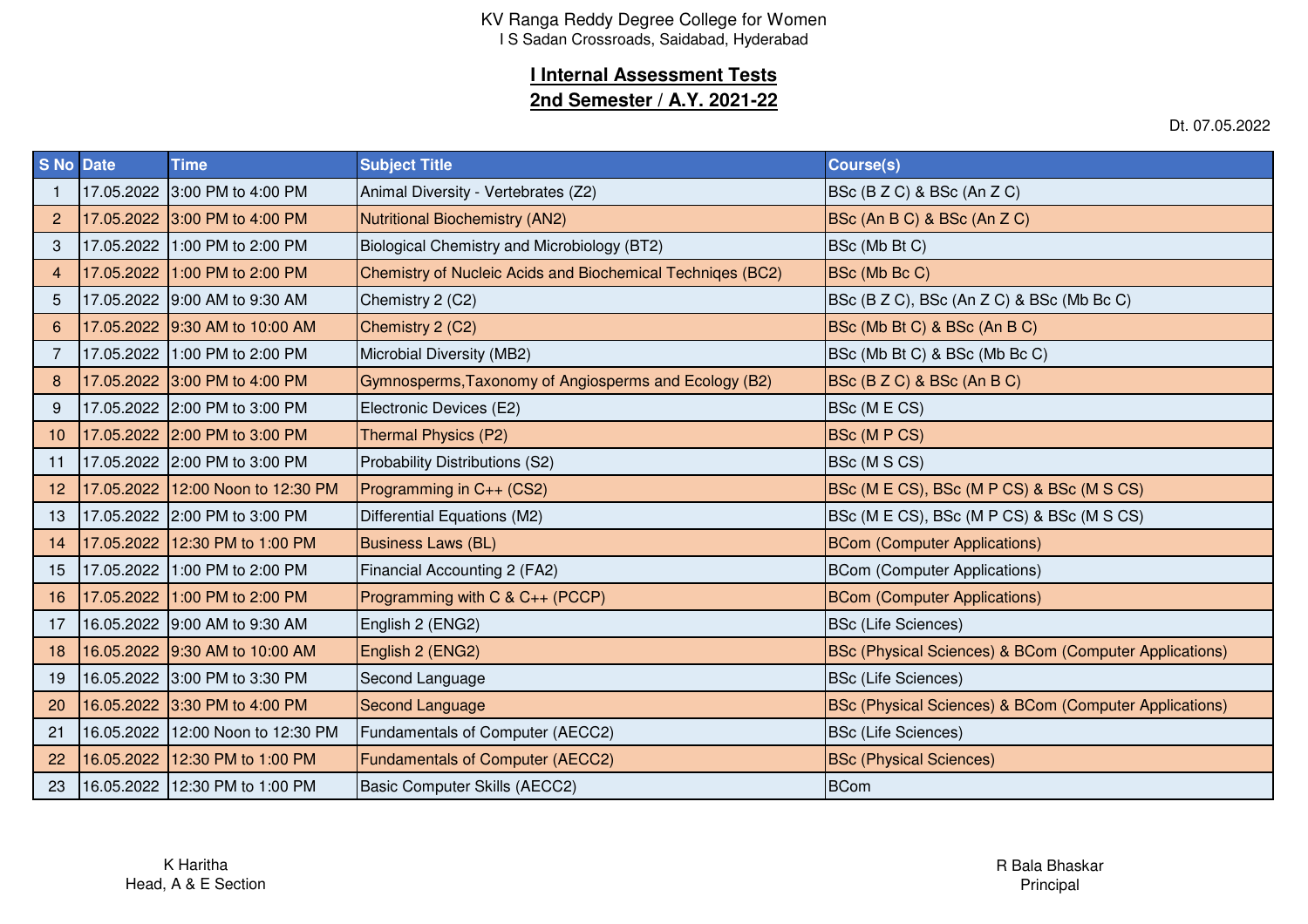# **I Internal Assessment Tests**

### **4th Semester / A.Y. 2021-22**

Dt. 07.05.2022

| S No Date      |            | <b>Time</b>            | <b>Subject Title</b>                                         | <b>Course(s)</b>                                                       |
|----------------|------------|------------------------|--------------------------------------------------------------|------------------------------------------------------------------------|
|                | 16.05.2022 | 11:00 AM to 12:00 Noon | Cell Biology, Genetics and Developmental Biology (Z4)        | BSc (B Z C) & BSc (An Z C)                                             |
| $\overline{2}$ | 16.05.2022 | 11:00 AM to 12:00 Noon | Family & Community Nutrition (AN4)                           | BSc (An B C) & BSc (An Z C)                                            |
| 3              | 16.05.2022 | 11:00 AM to 12:00 Noon | Bioinformatics and Biostatistics (BT4)                       | BSc (Mb Bt C)                                                          |
| $\overline{4}$ | 16.05.2022 | 11:00 AM to 12:00 Noon | Intermediary Metabolism (BC4)                                | BSc (Mb Bc C)                                                          |
| 5              | 16.05.2022 | 4:00 PM to 4:30 PM     | Chemistry 4 (C4)                                             | BSc (B Z C), BSc (An Z C), BSc (Mb Bt C), BSc (Mb Bc C) & BSc (An B C) |
| 6              | 16.05.2022 | 11:00 AM to 12:00 Noon | Medical Microbiology & Immunology (MB4)                      | BSc (Mb Bt C) & BSc (Mb Bc C)                                          |
| 7              | 16.05.2022 | 11:00 AM to 12:00 Noon | Cell Biology, Genetics & Plant Physiology (B4)               | BSc (B Z C) & BSc (An B C)                                             |
| 8              | 18.05.2022 | 12:30 PM to 1:00 PM    | Materials and their Applications (SEC4)                      | BSc (B Z C), BSc (An Z C), BSc (Mb Bt C), BSc (Mb Bc C) & BSc (An B C) |
| 9              | 16.05.2022 | 1:00 PM to 2:00 PM     | Linear Integrated Circuits and Basics of Communications (E4) | <b>BSc (MECS)</b>                                                      |
| 10             | 16.05.2022 | 1:00 PM to 2:00 PM     | Waves and Optics (P4)                                        | BSc (M P CS)                                                           |
| 11             | 16.05.2022 | 1:00 PM to 2:00 PM     | Statistical Inference (S4)                                   | BSc (M S CS)                                                           |
| 12             | 16.05.2022 | 1:00 PM to 2:00 PM     | Data Base Management Systems (CS4)                           | BSc (M E CS), BSc (M P CS) & BSc (M S CS)                              |
| 13             | 16.05.2022 | 10:00 AM to 11:00 AM   | Algebra (M4)                                                 | BSc (M E CS), BSc (M P CS) & BSc (M S CS)                              |
| 14             | 16.05.2022 | 10:00 AM to 11:00 AM   | Python 2 (SEC4)                                              | BSc (M E CS), BSc (M P CS) & BSc (M S CS)                              |
| 15             | 16.05.2022 | 10:00 AM to 11:00 AM   | Web Technologies (WT)                                        | <b>BCom (Computer Applications) - A Section</b>                        |
| 16             | 16.05.2022 | 1:00 PM to 2:00 PM     | Web Technologies (WT)                                        | BCom (Computer Applications) - B Section                               |
| 17             | 16.05.2022 | 10:00 AM to 11:00 AM   | Income Tax (IT)                                              | <b>BCom (Computer Applications) - A Section</b>                        |
| 18             | 16.05.2022 | 1:00 PM to 2:00 PM     | Income Tax (IT)                                              | BCom (Computer Applications) - B Section                               |
| 19             | 18.02.2022 | 3:00 PM to 4:00 PM     | <b>Business Statistics 2 (BS2)</b>                           | <b>BCom (Computer Applications)</b>                                    |
| 20             | 18.02.2022 | 3:00 PM to 4:00 PM     | Practice of Life and General Insurance (SEC4)                | <b>BCom (Computer Applications)</b>                                    |
| 21             | 17.05.2022 | 10:00 AM to 11:00 AM   | English 4 (ENG4)                                             | <b>BSc (Life Sciences)</b>                                             |
| 22             | 17.05.2022 | 10:00 AM to 11:00 AM   | Second Language                                              | <b>BSc (Life Sciences)</b>                                             |
| 23             | 17.05.2022 | 11:00 AM to 12:00 Noon | English 4 (ENG4)                                             | BSc (Physcial Sciencse) & BCom - A Section                             |
| 24             | 17.05.2022 | 3:30 PM to 4:30 PM     | English 4 (ENG4)                                             | <b>BCom - B Section</b>                                                |
| 25             | 17.05.2022 | 11:00 AM to 12:00 Noon | <b>Second Language</b>                                       | BSc (Physcial Sciencse) & BCom - A Section                             |
| 26             | 17.05.2022 | 3:30 PM to 4:30 PM     | Second Language                                              | <b>BCom - B Section</b>                                                |
| 27             | 18.05.2022 | 12:00 Noon to 12:30 PM | <b>Universal Human Values (SEC3)</b>                         | <b>BCom</b>                                                            |
| 28             | 18.05.2022 | 11:00 AM to 11:30 AM   | Universal Human Values (SEC3)                                | <b>BSc (Life Sciences)</b>                                             |
| 29             | 18.05.2022 | 11:30 AM to 12:00 Noon | <b>Universal Human Values (SEC3)</b>                         | <b>BSc (Physcial Sciencse)</b>                                         |